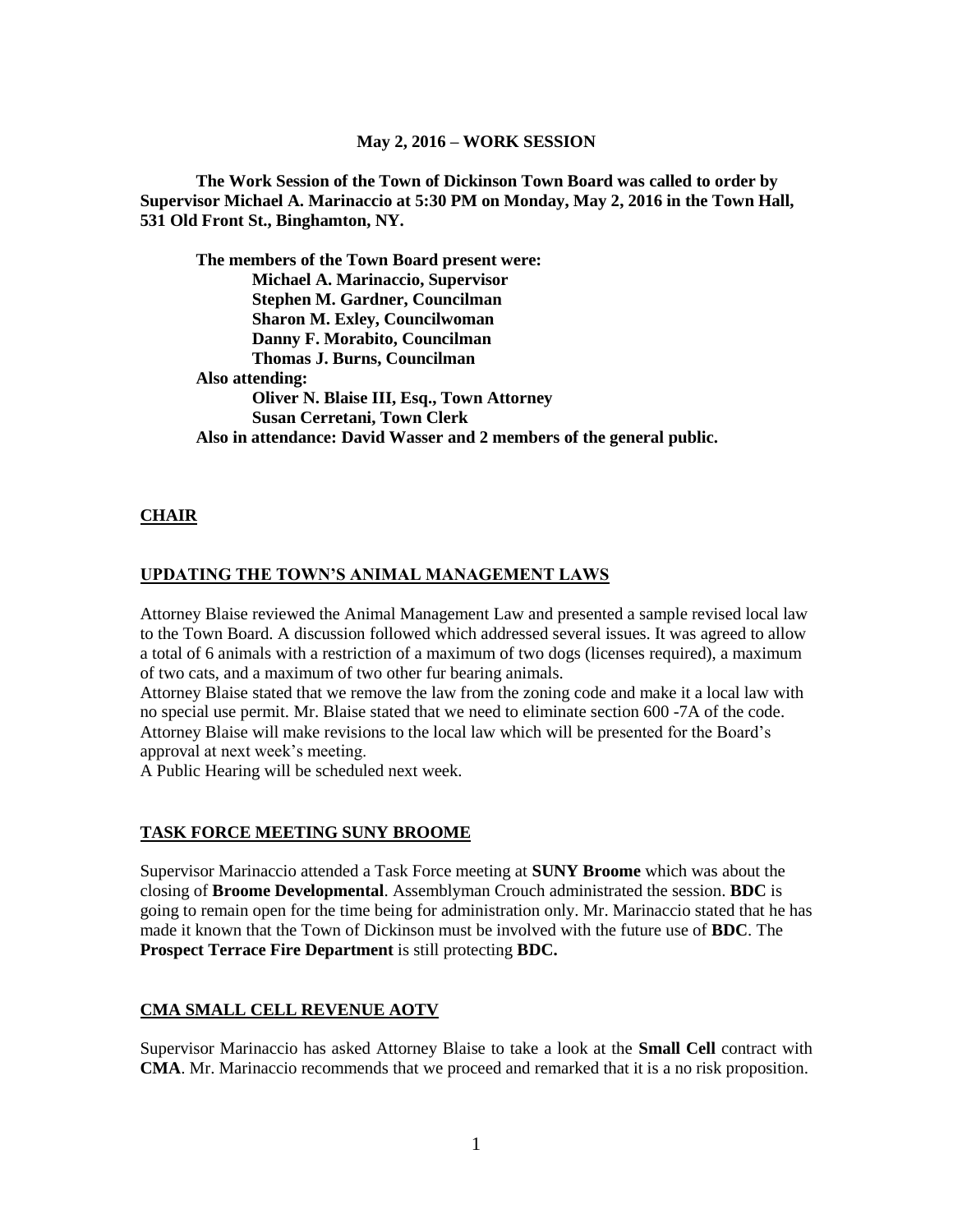Attorney Blaise remarked that he has a couple minor changes to add to the contract. He will prepare a resolution for next week's meeting pending the changes that Attorney Blaise wants made.

#### **MEETING WASHINGTON, DC**

Supervisor Marinaccio attended an **AOTV** meeting in Washington DC this past week. Mr. Marinaccio met with several Senators and Congressmen. Issues that were discussed were highway funding, retirement benefits for volunteer firefighters and high speed broadband availability.

## **ATTORNEY**

## **DISOLUTION OF THE GARBAGE DISTRICT**

Attorney Blaise prepared a handout outlining a **plan** for dissolution of Town of Dickinson Garbage District and Extensions.

Mr. Blaise also prepared a handout outlining the **timing and the rules** for the Dissolution Plan including these key steps:

- 1. Post and Publish Dissolution Plan
- 2. Public Hearing
- 3. Amend or Adopt Dissolution Plan
- 4. Effective Date of Dissolution
- 5. Winding down and resolving claims
- 6. Records of the District
- 7. Debts and Liabilities
- 8. Any local laws that deal with the garbage district need to be either repealed or amended

Attorney Blaise emphasized that timing is most important.

- Pass a resolution (in June or as soon as next week)
- Public Hearing (between July and September)
- Publish in newspaper and website
- Mail out informational letter (to residents and property owners)
- Informational meeting

The suggestion was made to invite the haulers – **Bert Adams Disposal** and **Taylor Garbage** to the informational meeting. The location of the meeting will be determined, the choices being either the **Prospect Terrace Fire Station** or the **Polish Community Center.**

The Board agreed they would like to pass a resolution adopting the plan at next week's meeting.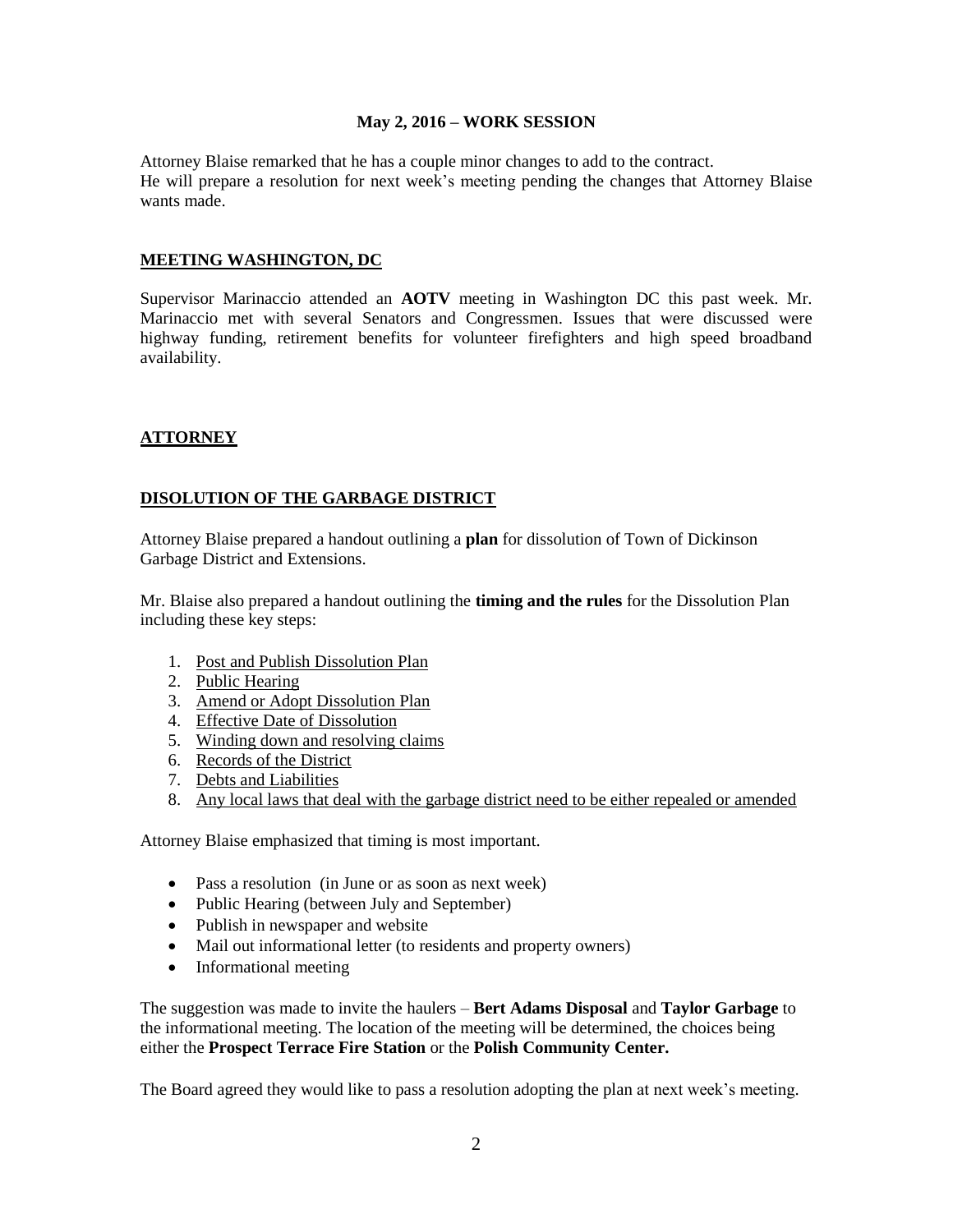The Town Clerk will check with Administrative Assistant Wike to see if we have any assets in the Garbage District and have Ms. Wike consult with the auditor as to how those monies, if any, are to be handled.

## **REZONING APPLICATION REQUEST 220 AIRPORT ROAD**

Planning Board denied the rezoning of 220 Airport Road. Attorney Blaise will prepare a resolution denying the rezoning of 220 Airport Road for next week's meeting. The owner will then submit a request to the **ZBA** for a use variance.

## **ADAMS STREET PROPERTY**

Attorney Blaise and Public Works Commissioner Kie attended the sentencing hearing last week for the Adams Street property owner. The owner of the Adams Street property made significant progress in cleaning up his property; however, in the process of cleaning up the property he erected temporary structures that are not permitted by the code. The owner was cited again and was given until the next hearing date to get the rest of the property cleaned up and remove the temporary structures. If the owner does this, he will be in compliance. Supervisor Marinaccio commended Attorney Blaise, Code Enforcement Officer Rafferty and Public Works Commissioner Kie for their work involving this property over the last several years.

## **MICROTEL EASEMENTS MICROTEL**

Attorney Blaise stated that there have been issues with getting the proper maps and surveys to the Microtel's attorney's office so they can come up with the easements. The town has water and sewer lines running through the property and we have to make sure that the **DPW** crew has permission to go on the property to fix any water or sewer line issues in the future. Public Works Commissioner Kie has been directly involved with the engineer and project manager about addressing issues regarding the slope on the cul de sac. Attorney Blaise is waiting on easement descriptions from their attorneys. They are shooting for a June Grand Opening. Code Enforcement Officer Rafferty stated that he received the first application for a sign permit two weeks ago and everything was in conformance except for the height. They want it at 40 feet and the ordinance is 30 feet. Mr. Rafferty relayed this to the applicant but has not heard anything further. Because of the specifications, Code Enforcement Officer Rafferty stated they will need to apply for a variance from the Zoning Board.

## **9 FOREST HILLS BLVD**

Attorney Blaise contacted the bank's attorney for the 9 Forest Hills Blvd. property, explained the situation and sent her some photos. She in turn passed the photos on to a company called Property Guard Services who was hired by the bank and has been maintaining the property for the bank for the past 5 months or so. Mr. Blaise spoke with the manager of the particular property. Mr. Blaise told them that they must look inside the property because that is where the problem exists. The bank wants to schedule a foreclosure sale fairly soon. It is unlikely that the bank will to want to do anything to the interior before the foreclosure sale because someone may want to purchase the property as is. What will likely happen is that the bank will buy the property back at foreclosure auction for the amount that is owed.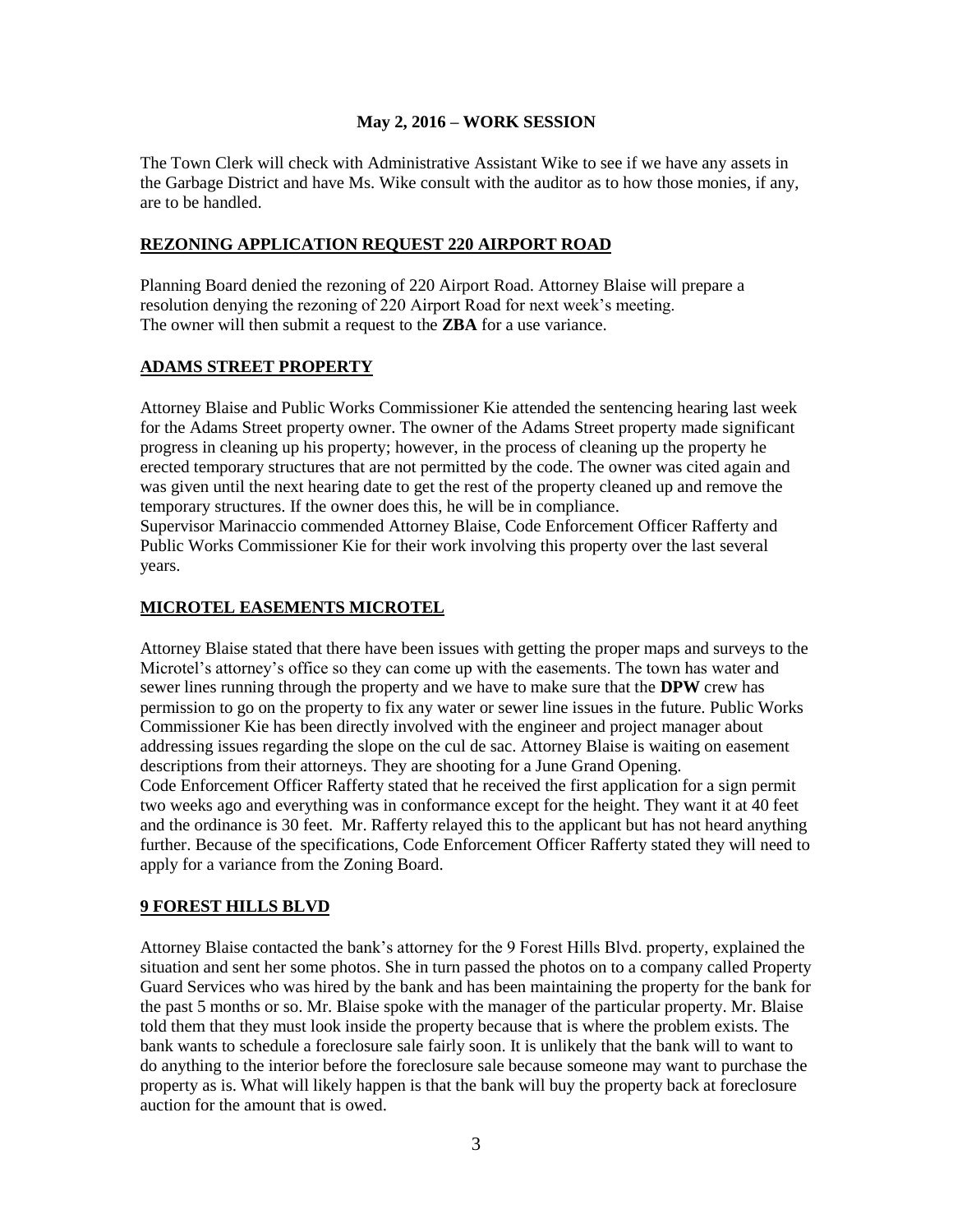Attorney Blaise explained to the Bank that in the past the Town has taken over properties in this condition and we now have the **Land Bank** waiting to offer financial assistance with demolition costs. Attorney Blaise said that as long as the property is being maintained from a code perspective the Town won't file any violation notices and will wait to see what happens with the sale of the property.

## **THE AGENCY'S SEQRA NOTIFICATION FOR ITS BUILDING PROJECT AT SUNY BROOME**

Attorney Blaise stated that we received the notification from **The Agency** that they want to proceed with the construction project on the front corner of **SUNY Broome** property. **The Agency** has been advised that they must get a section of the property re-zoned **PUD**. Mr. Blaise stated that we received the **SEQRA** notification. Attorney Blaise will respond to the County and inform them that the Board is fine with the County serving as lead agency and the Town as an interested party. T he plan must go through the Zoning Board and the Planning Board and flood plain maps must be submitted.

# **PUBLIC WORKS**

- Public Works Commissioner Kie stated that the garbage problem at 231 Bevier Street has been cleaned up.
- The Upper Taft Ave. spur survey is now correct. Attorney Blaise stated that Supervisor Marinaccio must sign closing documents to formalize transfer.
- The paving of the Chenango Shores streets is complete. Public Works Commissioner Kie stated that it went fairly well with the exception of a couple of problems. Mr. Kie remarked that it is difficult to communicate with residents and accommodate their requests for their comings and goings to appointments.
- Mr. Kie stated that Danny Miller has been working hard around the **Microtel** on water main work. There is a fire hydrant that needs replacement.
- The Public Works crew will be patching Rogers Mountain Way tomorrow.

Supervisor Marinaccio mentioned that he visited Senator Tom Libous at Mercy House today. Senator Libous is under Hospice care for terminal cancer. Supervisor Marinaccio asked that we keep the Senator in our thoughts and prayers.

# **SOLAR FARMS**

Councilman Gardner mentioned that he and Attorney Blaise attended a continuing education class last week on **SEQRA** but more importantly on **Solar Energy**. Mr. Gardner made the recommendation that the Board move forward with a moratorium on anyone who starts a Solar Farm.

Attorney Blaise recommended that the Board act quickly to pass a Local Law opting out of the automatic property tax exemption that the State has put in place. The exemption is a 15 year exemption on undeveloped land. Attorney Blaise will bring a copy of the moratorium to next week's meeting.

There was a discussion about the potential issues that will arise with the development of **Solar Farms.**

Supervisor Marinaccio will pass on a **Solar Energy** educational video to the board members.